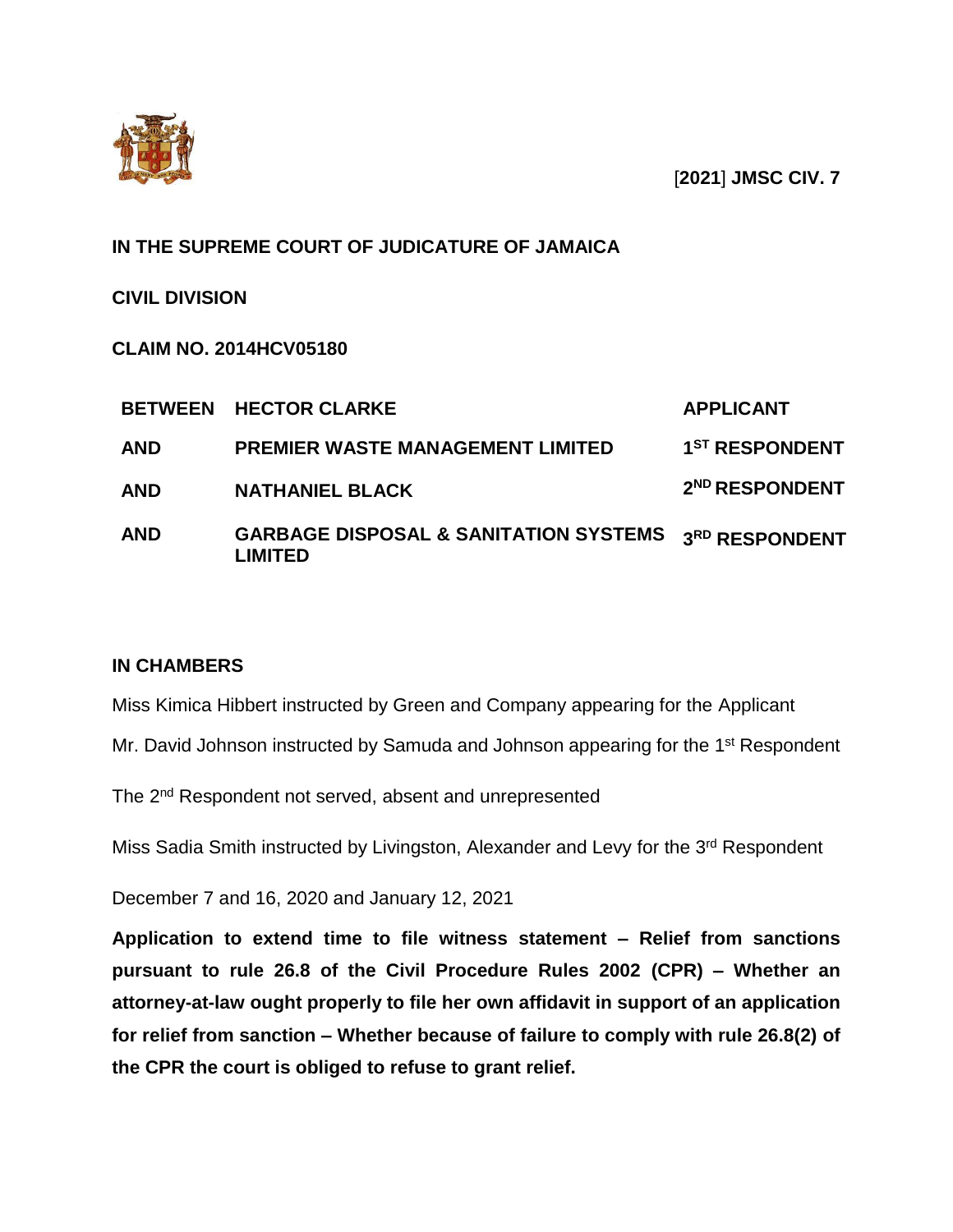## **REID, J (AG)**

#### **Introduction**

**[1]** This is an application to extend time to file and serve a witness statement which ought to have been filed and served on or before 15 June 2020, pursuant to a case management order. The extension of time is being sought pursuant to rules 26.8, 11.1 and in keeping with the overriding objective of the Civil Procedure Rules 2002 (CPR).

### **Background**

- **[2]** The instant application arose out of a claim filed on October 31, 2014, by Mr Hector Clarke (the Applicant) against Premier Waste Management Limited (the 1<sup>st</sup> Respondent) and Nathaniel Black (the 2<sup>nd</sup> Respondent) to recover damages for personal injuries and loss. That claim form and the particulars of claim were amended on December 15, 2015, to add Garbage Disposal and Sanitation Systems Limited as the 3<sup>rd</sup> Respondent. The Applicant claims that on or about August 19, 2011, whilst in the course of his employment at his usual station, he suffered severe personal injury (amputation of a leg) and loss, as a result of the negligence of his fellow employee, the 2<sup>nd</sup> Respondent, whilst driving a 1987 Mack Motor Truck bearing registration number CD2867, owned by the 1<sup>st</sup> Respondent; and the negligence of the servant and/or agent of the 3<sup>rd</sup> Respondent, whilst driving a Mack Truck bearing registration number CB 4966 which is owned by the 3<sup>rd</sup> Respondent.
- **[3]** At a case management conference (CMC) held on January 24, 2018, the following orders were made by Master R. Harris:-
	- *1. Standard Disclosure be on or before September 27, 2019*
	- *2. Inspection of Documents on or before October 18, 2019*
	- *3. Ordinary Witnesses limited to 4 for each party.*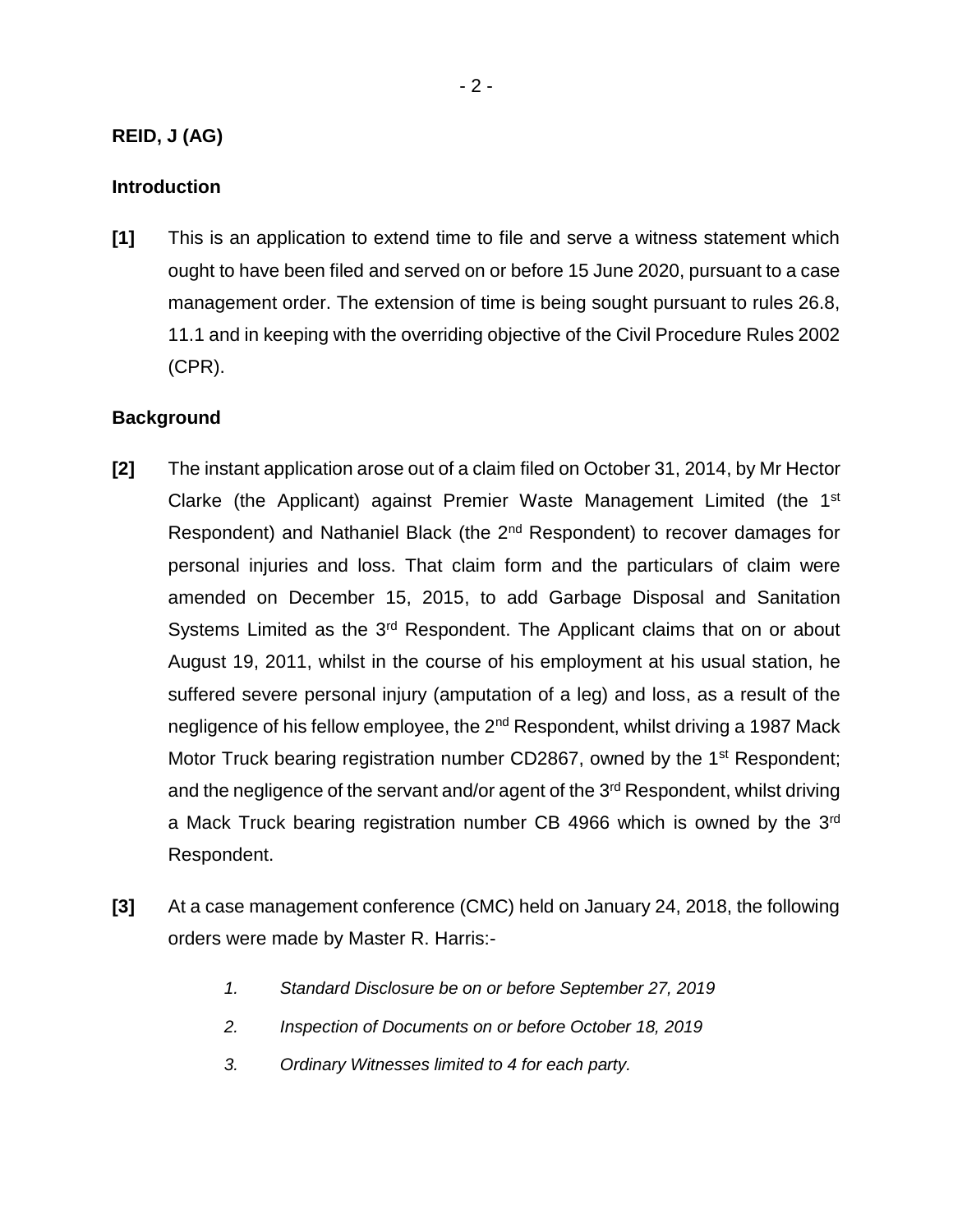- *4. Witnesses statements to be filed and exchanged on or before June 15, 2020.*
- *5. Listing Questionnaires are to be filed and served on or before December 16, 2020.*
- *6. Pre-Trial Review is set for December 7, 2020 at 10:00 am for ½ hour.*
- *7. Trial by Judge alone in Open Court is set for 3 days March 8 – 10, 2021.*
- *8. Costs to be cost in the Claim.*
- *9. [Applicant's] Attorney to prepare file and serve the orders Order.*
- *10. Questions to be put to Dr. Phillip Waite concerning his medical report dated November 1, 2012 on or before July 27, 2018.*
- *11. Responses (if any) to be provided on or before December 7, 2018.*
- *12. The issue of expert report is reserved for Pre-Trial review hearing.*

Present at the CMC was the Applicant, his counsel, Miss K. Hibbert, Mr. Jordon Chin, attorney-at-law for the  $1<sup>st</sup>$  Respondent and Ms. G. Warren, the Attorney-at-Law for the 3<sup>rd</sup> Respondent.

- **[4]** The date for filing witness statements was not complied with, and so a notice of application for court orders was filed by the Applicant on October 21, 2020, seeking the following orders:
	- *1. That this application be abridged with the hearing of the Pre-Trial Review on the 7th day of December, 2020 at 10:00 a.m.*
	- *2. That permission be granted to have the Applicant file his witness statement out of time. That the witness statement to be served on the Respondents shall be deemed to stand as if having been filed and served within time.*
	- *3. That the time extended for the Applicant to file his Witness Statement be extended to the date hereof.*
	- *4. Such further and/or other relief as this Honourable Court deems just.*
	- *5. That the Applicant's Witness Statement filed out of time be permitted to stand.*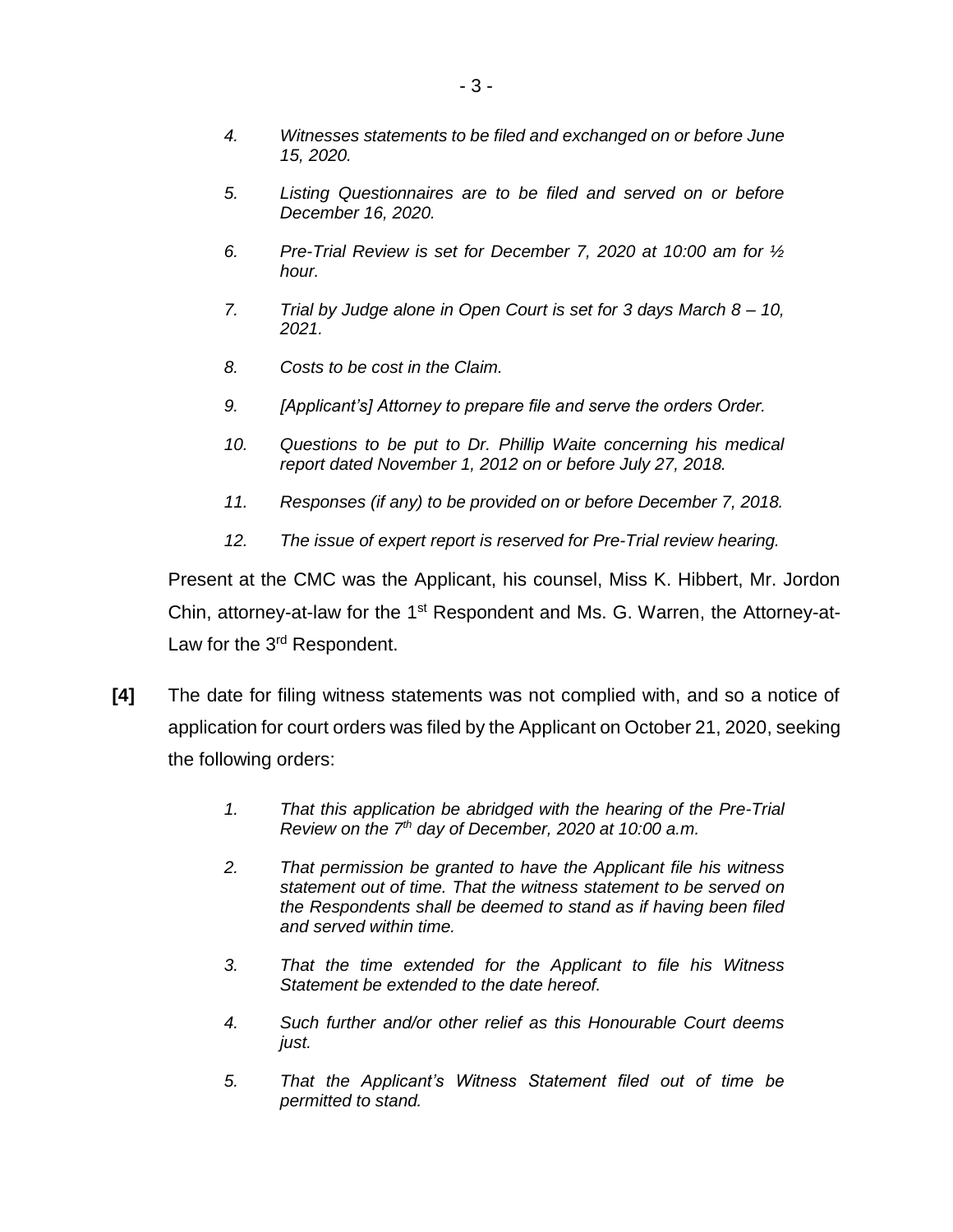*6. That there be no Orders as to costs.*

The grounds on which the Applicant seeks the said orders are as follows:-

- *a. Pursuant to Rule 11.1 of the Civil Procedure Rules, 2002*
- *b. That the application is in keeping with the overriding objectives of this Honourable Court.*
- *c. The Applicant humbly prays that this Honourable Court will grant the Orders sought herein.*
- **[5]** Counsel for the Applicant filed her own affidavit in support of the application. She deponed, in essence, that her firm was unable to contact the Applicant despite numerous attempts. She said that the Applicant had conveyed to her that the reason he had been unable to contact his attorneys was that he had misplaced his telephone. Additionally, the pandemic and his disability prevented him from checking with the post office. It was only after he had called his counsel's office for an update that he was informed of attempts by his attorney to contact him. By that time, the date for the filing of his witness statement had already passed.

## **Applicant's Submissions**

- **[6]** Counsel for the Applicant, Miss K. Hibbert, indicated that the failure to file the Applicant's witness statement in time prompted the filing of this application seeking the court's permission for same to be filed out of time. She urged the court to exercise its discretion in the Applicant's favour and grant the orders as prayed.
- **[7]** She indicated that, in the normal course, her office would make contact with the Applicant through his uncle, but because his uncle had gone overseas, the firm was unable to make contact with the Applicant. Counsel posited that in determining whether to grant the orders being sought in the application for extension of time, regard should be had to rules 26.8 and 29.11 of the Civil Procedure Rules. Counsel also relied on dictum from Harris JA in **Villa Mora Cottages Limited v Monica Cummings and Adele Shtern** SSCA No. 49/2006, judgment delivered on December 14, 2007, where the learned judge said at page 10 that;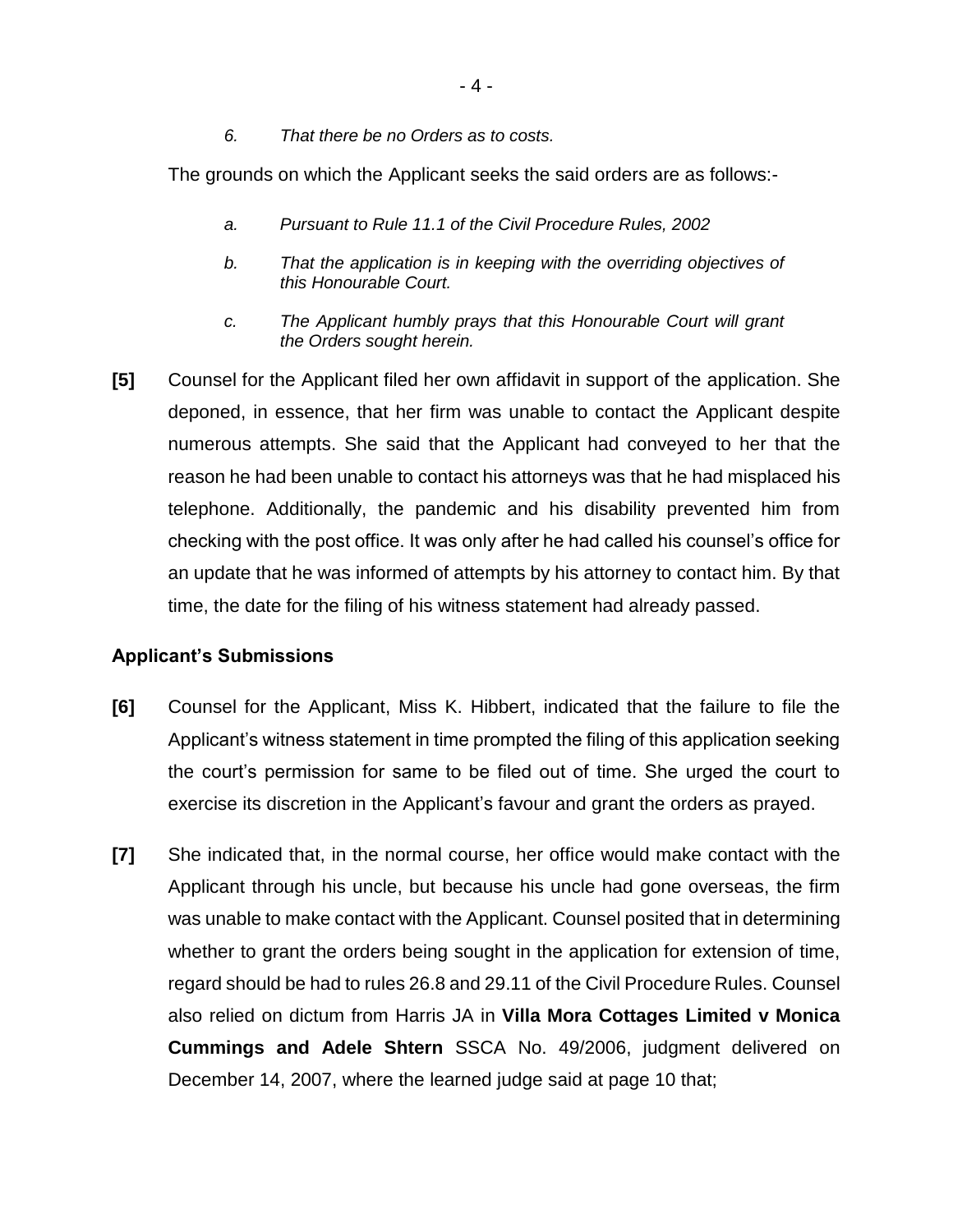*"It cannot be disputed that orders and rules of the Court must be obeyed. A party's non-compliance with a rule or an order may preclude him from continuing litigation. This, however, must be balanced against the principle that a litigant is entitled to have his case heard on the merits. As a consequence, a litigant ought not to be deprived of his right to pursue his case."*

**[8]** Counsel also cited **Jamaica Public Service Company Limited v Charles Vernon Francis and another** [2017] JMCA Civ 2, in support of her contention that rule 26.8(2) of the CPR is to be read cumulatively before relief can be granted. However, counsel urged the court to distinguish the instant case from **JPS v Charles Francis**, where the court found that the failure to comply in that case was intentional, and there was no good explanation for the failure to comply, and as a consequence, that Applicant would not be granted relief from sanction. She relied instead on **Earl Martin v Richard Burgher** [2020] JMSC Civ 101, in which Wolfe-Reece J stated that:

> *"While I find that the reasons advanced by the Defendant for filing the witness statements by the ordered time to be wholly unacceptable, I have concluded that an order striking out the Defendant's statement of case is not the most appropriate remedy given the fact that the Defendant has a meritorious claim. I am also mindful that the limitation period for bringing a claim for damages for negligence or breach of contract has since expired, which would cause the Defendant to lose the right to seek redress if his claim is struck out. I therefore find that the Defendant would suffer greater prejudice if the relief is not granted. The Defendant has expressed a willingness to compensate the Claimant if an order for costs is imposed and I agree that this is a case where such an order would be appropriate."*

- **[9]** Counsel argued that the application for relief from sanctions was made promptly. This was because, in her view, the earliest date by which this application could have been heard was at the pre-trial review, and as a consequence, urged this Court to hear the application at that time by having time abridged. Counsel pointed out that there was a significant delay in obtaining a date for the hearing of the applications from the court so she made the best decision she could, in the circumstances, by awaiting the pre-trial review date.
- **[10]** Counsel said that the failure to comply was not intentional and there was a good reason for the delay. The reasons advanced were stated in her affidavit as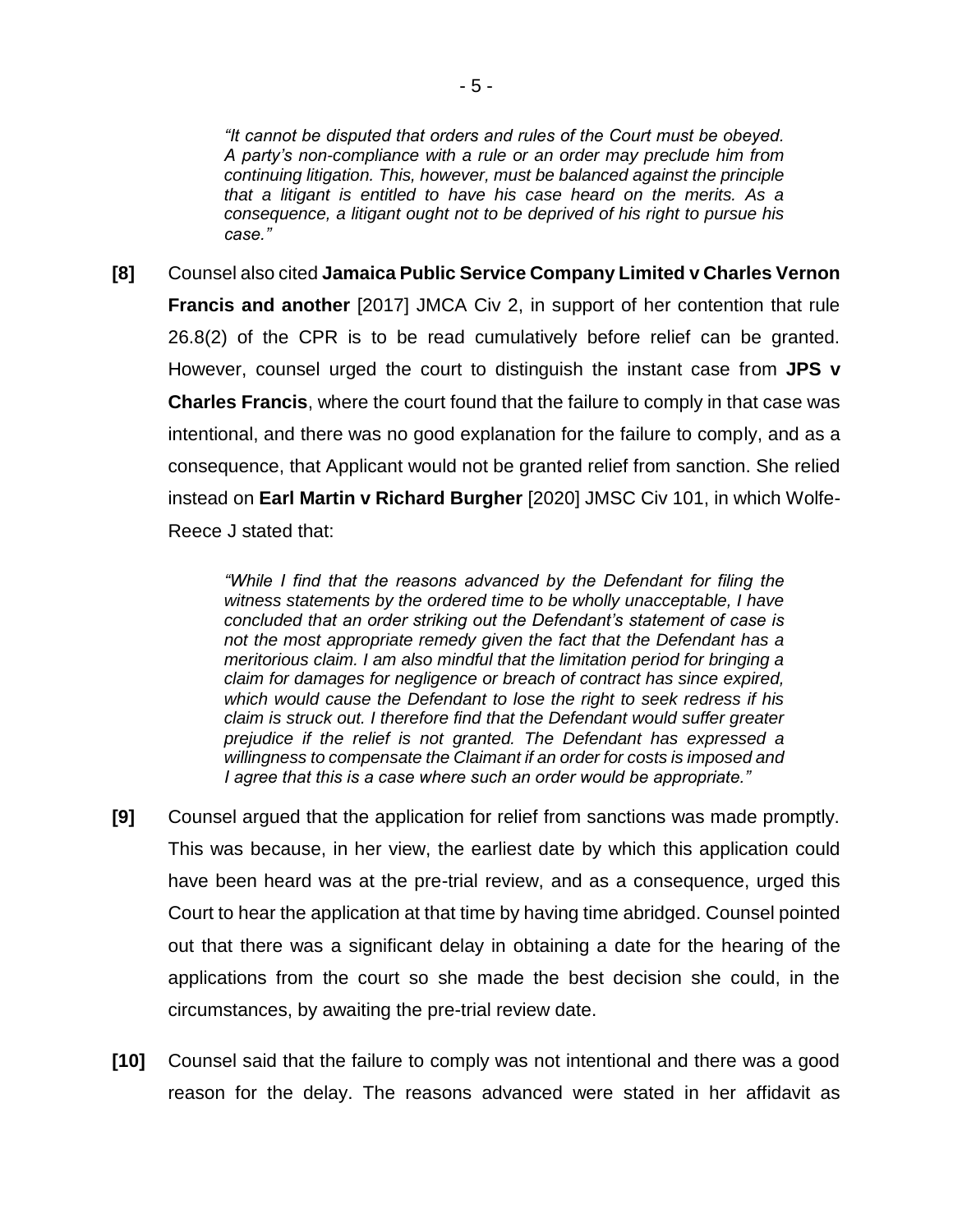mentioned before. She pointed out that she had complied with other CMC orders, save and except for the filing of the witness statement and the list of documents.

**[11]** As regards rule 26.8(3) of the CPR, the arguments were that the Applicant has a meritorious claim, and should the court refuse the orders sought, he would be left without any legal recourse as his claim became statute barred on August 18, 2017. The Applicant would be able to file the witness statement within a reasonable time if the court permits, and this would not affect the trial date of March 8 – 10, 2021. The granting of the orders would not cause any prejudice to the Respondents and alternatively, the granting of the orders can be cured by a cost order.

## **1 st Respondent's submissions**

**[12]** The 1<sup>st</sup> Respondent has no objection to the application.

### **2 nd Respondent's submissions**

[13] The 2<sup>nd</sup> Respondent was not served with the Fixed Date Claim Form.

#### **3rd Respondent's submissions**

- **[14]** Counsel for the 3rd Respondent relied also on **JPS v Charles Francis** and **Price Waterhouse (A Firm) v HDX 9000 Inc** [2016] JMCA Civ 18, in support of its position that rule 26.8(1) of the CPR provides that the application for relief must be made promptly, and be supported by affidavit evidence. She pointed the court to paragraph [26] of the judgment of Brooks J.A. (as he then was), where he indicated that an application filed two months after the sanction came into effect was held not to be prompt. In **H.B. Ramsay & Associates Ltd and others v Jamaica Redevelopment Foundation Inc and another** [2013] JMCA Civ 1, an application made almost one month later was also held to be not prompt.
- **[15]** Counsel argued that the application should have been made as soon as counsel for the Applicant realised that they would not be able to comply with the order.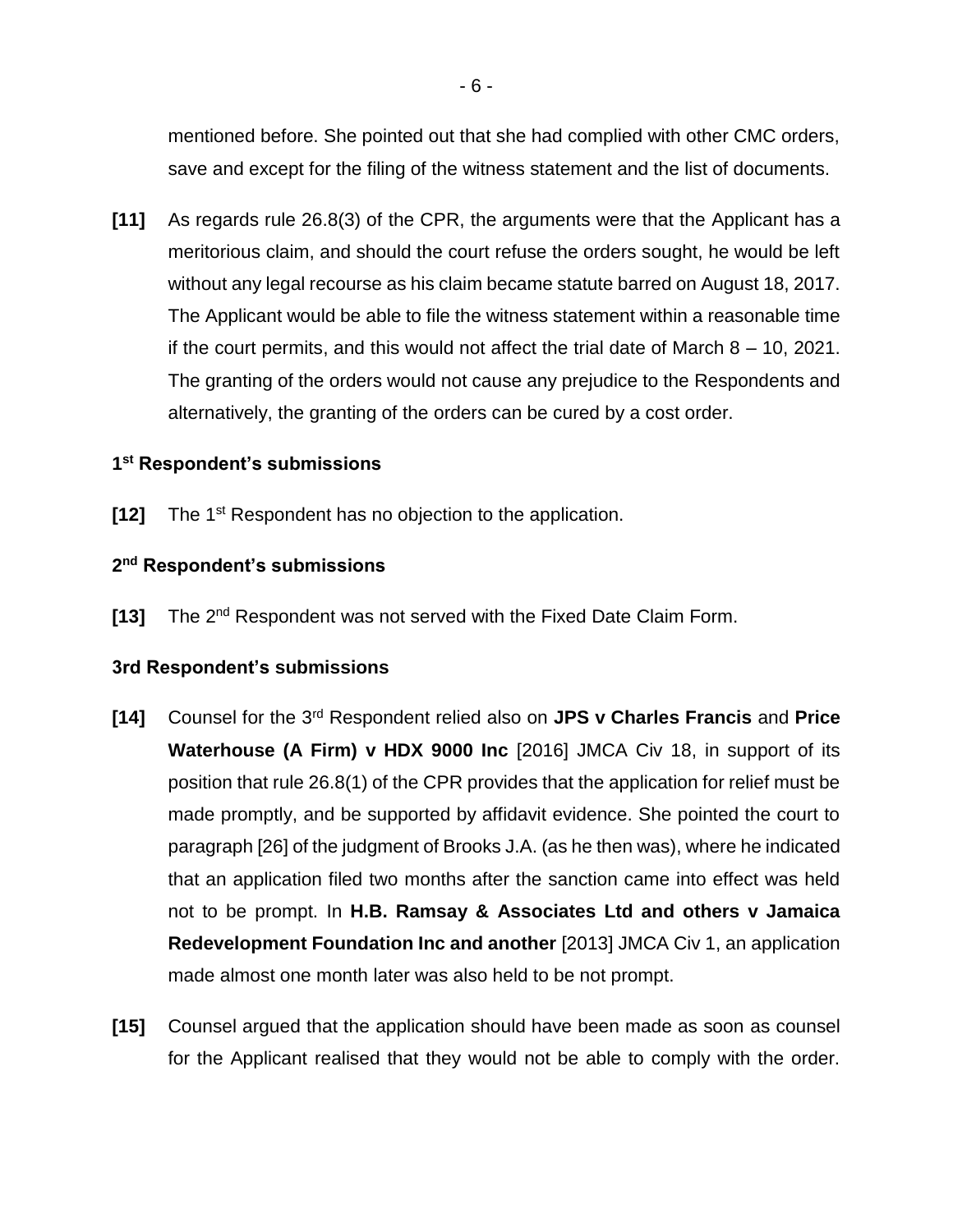Instead, the application for relief is being made five months after the date for compliance had passed and three months from the trial date.

- **[16]** It was further submitted that, in the case at bar, the Applicant has had two years within which to give his evidence to his attorney, and to date, the Applicant had not filed a witness statement nor had his counsel given any indication to the court as to the date by which that would be done. Counsel pointed out that the Applicant's attorney, having received instructions to file a claim, should have had sufficient information to prepare a witness summary, even if she had not made contact with the Applicant to get the witness statement. It would then be possible for the Applicant's attorney to have applied for an extension of time to file the witness statement while relying on the witness summary. She argued that there was no good reason not to have filed the summary.
- **[17]** Rule 26.8(1) (b) requires affidavit evidence in support of the application. The attorney who is counsel in the matter is the affiant. **Hughes v Moncton (city)** [2006] N.B.J. No. 358 was relied on as the authority that "lawyers ought not to argue cases in which they have submitted affidavit evidence in support of a contentious issue". She submitted that it was unacceptable that counsel was the affiant in support of this application. Counsel objected to Miss Hibbert in her oral submission, giving evidence in support of the application. She objected to this additional evidence about her inability to make contact with the Applicant's uncle, who was an alternative contact and was overseas. She argued that the affidavit should have been done by the Applicant, and also that a portion of her affidavit consisted of hearsay evidence. Counsel stated that that information was not within Miss Hibbert's knowledge, and so she ought not to be permitted to speak to this additional reason for delay.
- **[18]** Counsel further submitted that the failure to comply was intentional, as the Applicant had not taken any positive steps to comply with the order of the court, which had been given when he was present in January 2018 and had taken no steps to ensure that the deadline was met.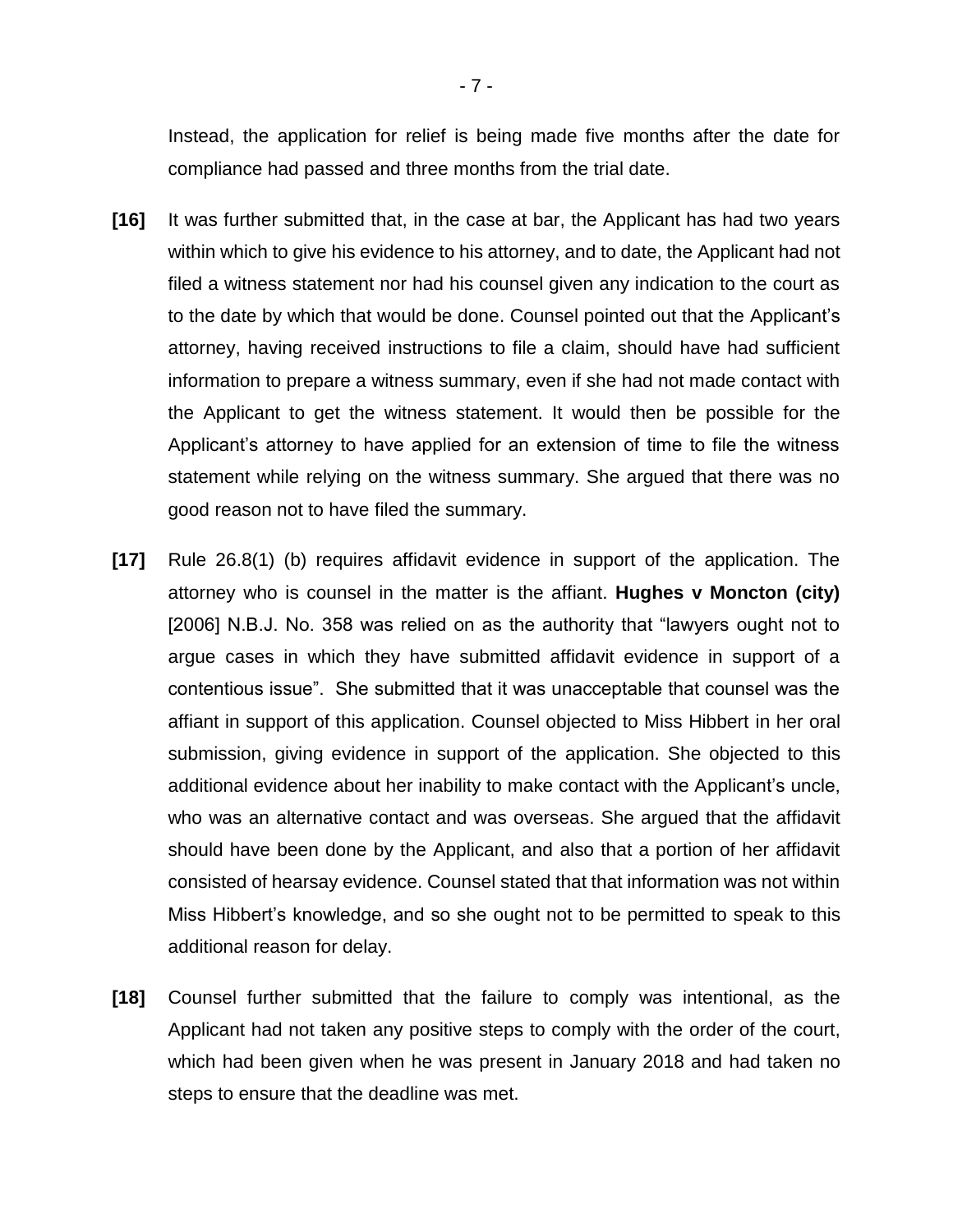- **[19]** Counsel argued that pursuant to rule 26.8(2) (b) there was no good explanation for the delay. She sought support from **The Attorney General v Universal Projects Ltd** [2011] UKPC 37, at paragraph 23, as to what amounted to a "good explanation". She submitted that the explanation given for the Applicant's default based on his cellular telephone issues was not a good one. In this age of abundance of cellular telephones, she argued that nothing was preventing the Applicant from obtaining the use of another person's cellular telephone to contact his lawyer.
- **[20]** She dismissed the Applicant's other explanations for the delay that were related to the pandemic and his disability that had prevented him from visiting the post office. While it may be a good reason not to visit the post office during the pandemic, she asserted that the Applicant knew that there were deadlines to be met and should have therefore made contact with his counsel, even by telephone, so that his evidence could have been taken. It certainly does not explain why a witness summary had not been submitted by the appointed date. In any event, the Applicant had two years within which to comply with the CMC orders, which he still has not done.
- **[21]** Counsel further argued that there was a general non-compliance with court orders on the part of the Applicant as he had only complied with filing a listing questionnaire on October 21, 2020. Disclosure was made by the Applicant on October 14, 2019 and was in breach of the CMC order. Separate and apart from the fact that no witness statement has been filed, there was no pre-trial review memorandum filed by the Applicant in breach of rule 38.5(1). Counsel pointed out that the 3rd Respondent would be prejudiced in the preparation of his case and the trial date may have to be vacated, in order to allow the Applicant time to file his witness statement and comply with all the other CMC orders.
- **[22]** In concluding her submissions, counsel submitted that rule 26.8(2) of the CPR is cumulative, and as such, the Applicant, having failed to satisfy any of the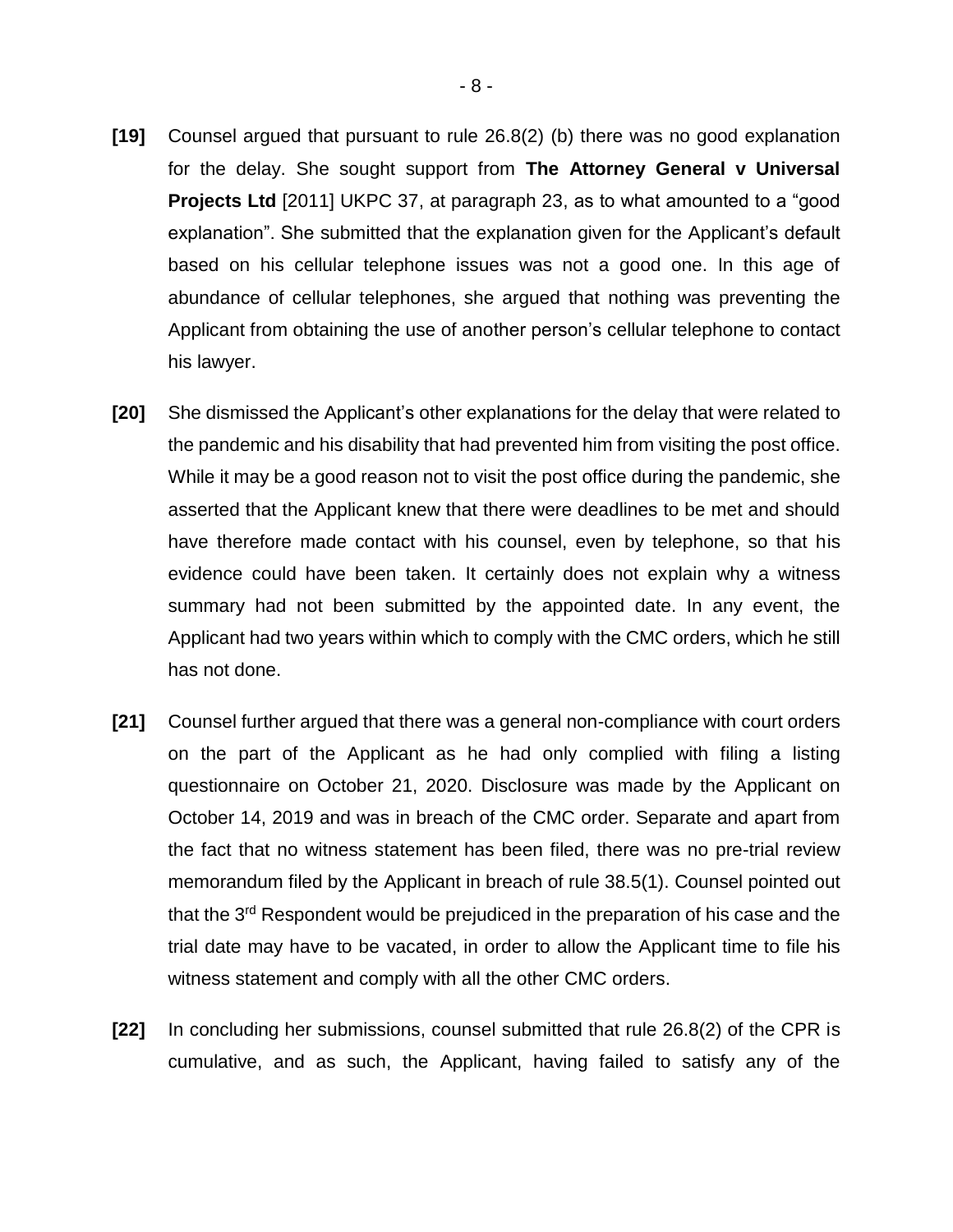requirements of that rule, ought to have the orders sought in his application refused.

#### **Issues, law and analysis**

**[23]** In **Morris Astley v The Attorney General of Jamaica and the Board of Management of the Thompson Town High School** [2012] JMCA Civ 64, the Court of Appeal gave guidance to the court below about how it ought to deal with an application for relief from sanction pursuant to rule 26.8 of the CPR. It emphasised that the court must first consider whether the preconditions of rule 26.8(1) have been met, and, if met, the court must then consider rule 26.8(2). The court would thereafter need to be mindful of the conditions under rule 26.8(3) which operate as general factors.

Rule 26.8 is as follows:

- *(1) "An application for relief from any sanction imposed for a failure to comply with any rule, order or direction must be* 
	- *(a) made promptly; and*
	- *(b) supported by evidence on affidavit.*
- *(2) The court may grant relief only if it is satisfied that –*
	- *(a) the failure to comply was not intentional;*
	- *(b) there is a good explanation for the failure; and*
	- *(c) the party in default has generally complied with all other relevant rules, practice directions orders and directions.*
- *(3) In considering whether to grant relief, the court must have regard to* 
	- *(a) the interests of the administration of justice;*
	- *(b) whether the failure to comply was due to the party or that party's attorney-at-law;*
	- *(c) whether the failure to comply has been or can be remedied within a reasonable time;*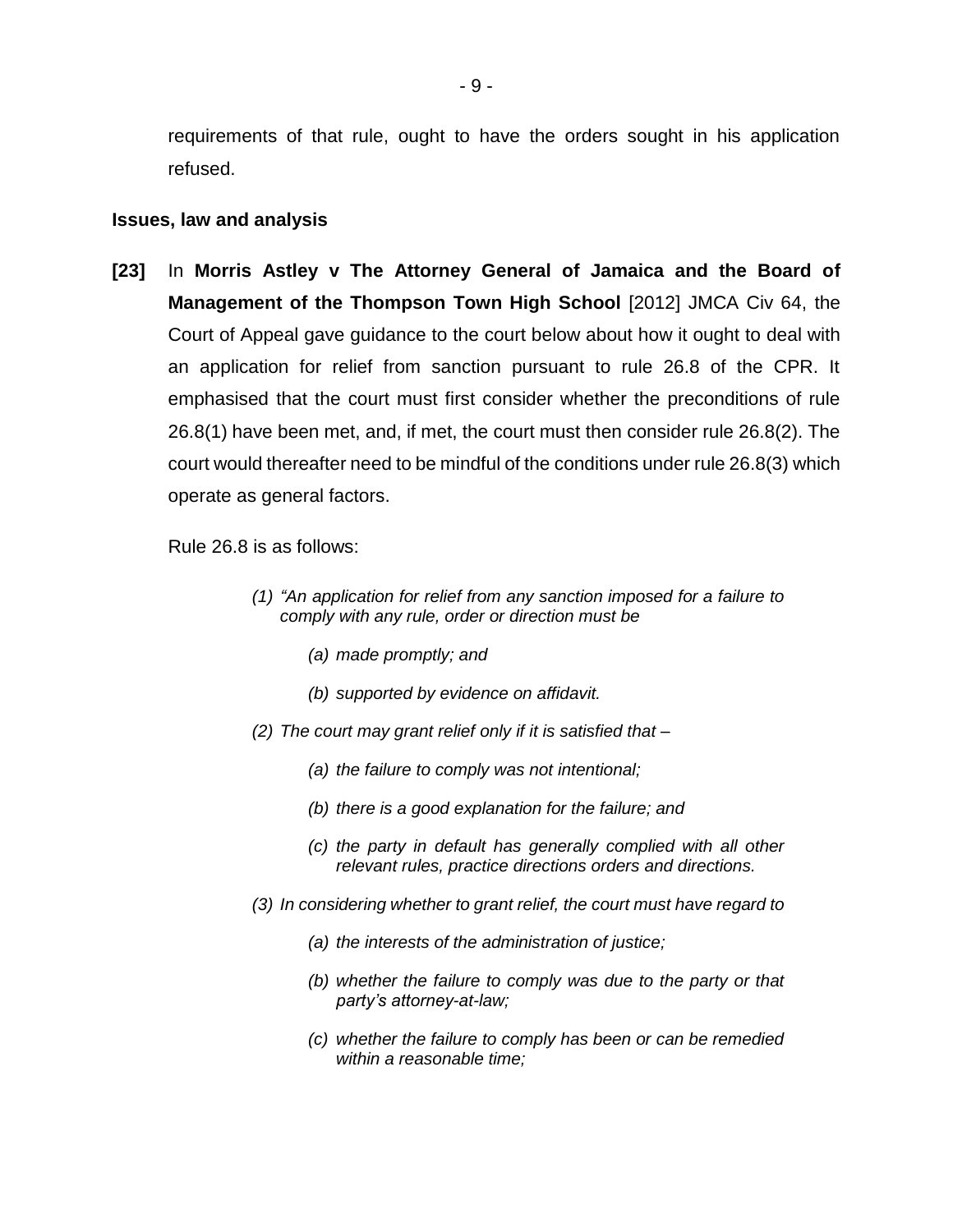- *(d) whether the trial date or any likely trial date can still be met if relief is granted; and*
- *(e) the effect which the granting of relief or not would have on each party.*
- *(4) The court may not order the Respondent to pay the Applicant's costs in relation to any application for relief unless exceptional circumstances are shown."*
- **[24]** Consequently, the sole issue for determination in this application is whether the Applicant's application has satisfied the requirements in rule 26.8 of the CPR.

#### **Was the application made promptly?**

- **[25]** A party seeking relief from any sanction imposed for a failure to comply with any rule, order or directions must be made promptly. In the case at bar, time began running from June 15, 2020, the date by which the filing and serving of the witness statement should have been complied with. The authorities have stated that the computation of time is not necessarily by days but by reference to particular circumstances.
- **[26]** The Court of Appeal has, in several cases, considered the issue of promptness. In **Jeffrey William Meeks v Victoria Marie Meeks** [2020] JMCA Civ 20, F. Williams JA stated at paragraph [23] that *"[w]hat amounts to promptness is significantly dependent upon the circumstances of the particular case"*.
- **[27] Meeks v Meeks** also cited with approval dicta from K Harrison JA in **National Irrigation Commission Ltd. v Conrad Gray and Marcia Gray** [2010] JMCA Civ 18, where, at paragraph [14], in commenting on the meaning of "promptly" he said:

*[14] "...Promptly is an ordinary English word which we would have thought had a plain and obvious meaning, but if we need to be told a bit more about what it means, we do have the authority of Regency Rolls Limited v Carnall [2000] EWCA Civ. 379, where Arden, L.J. pointed out that the dictionary meaning of 'promptly' was 'with alacrity'. Simon Brown, L.J. said: 'I would accordingly construe 'promptly' here to require, not that an Applicant has been guilty of no needless delay whatever, but rather that he has acted with all reasonable celerity in the circumstances.'"*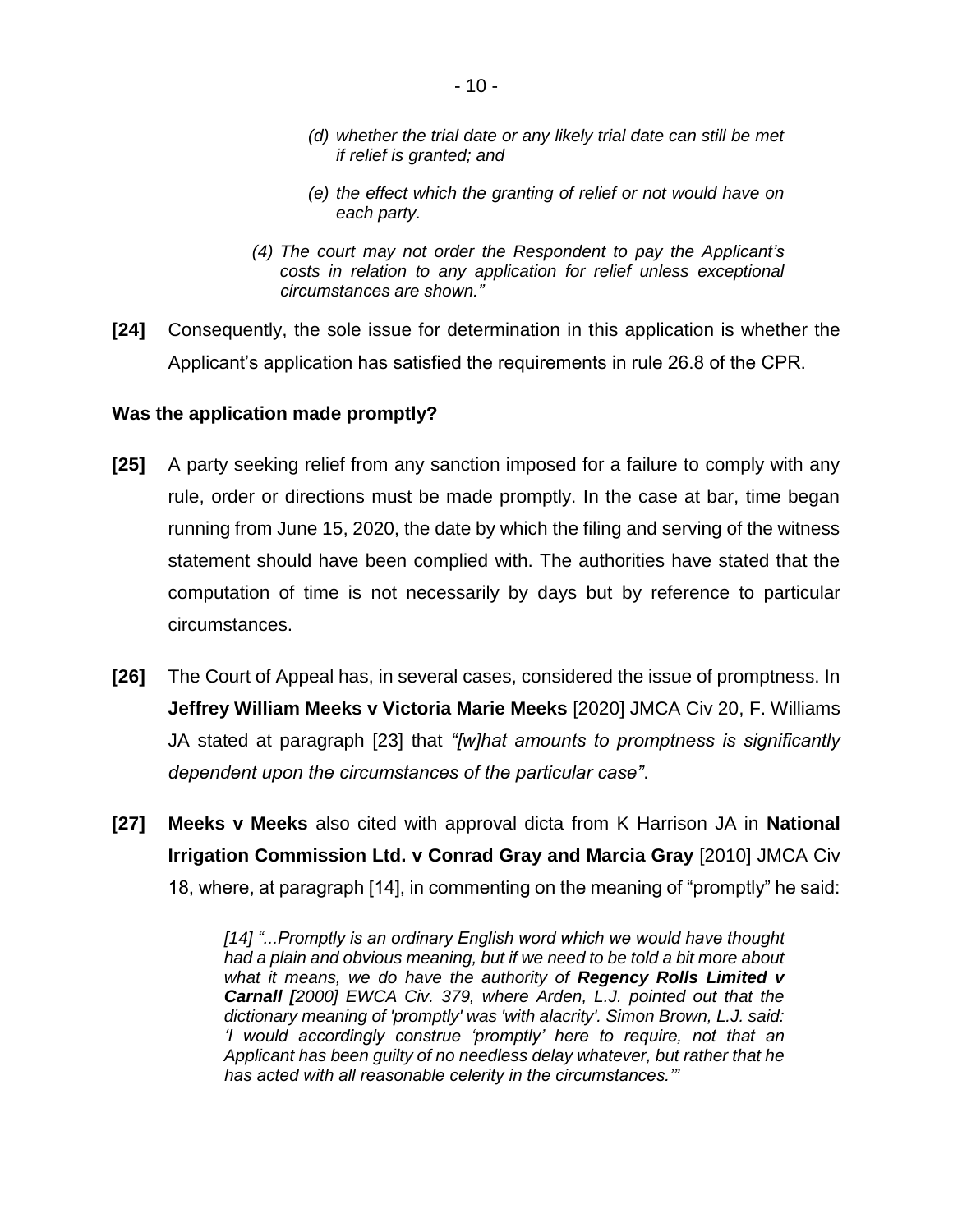- **[28]** In **HB Ramsay & Associates Limited**, the court found that a delay of almost one month was fatal. Likewise in **JPS v Charles Francis**, a delay of two months was held to be not prompt.
- **[29]** In the instant case, a period of at least four months had elapsed before the application was filed at the court. Another month's delay was occasioned by counsel's decision to await the date for the pre-trial review to make this application. I do not believe that, in all the circumstances, one could say that this Applicant acted promptly. It must be borne in mind, the fact that the trial date in the claim was within three months of the pre-trial review.
- **[30]** The court here considers the comments of the learned judge Harris J.A. in **Villa Mora Cottages Limited**, that *"[e]ven in cases where the fault can be laid at the feet of the defaulting party the court may lend its sympathy to his cause"*. However, the court has to do a balancing act and cannot be overly sympathetic to one side when considering the overriding objective of enabling the court to deal justly with the cases. As a consequence, I do not find that the application was made promptly.

#### **Was the application supported by affidavit evidence?**

- **[31]** As indicated, the Applicant's attorney-at-law, Ms. Hibbert, was the affiant in support of the application. It is obvious that some of the information about which she deponed was hearsay and would have been best given by the Applicant.
- **[32]** I do not agree with counsel for the 3rd Respondent that Ms. Hibbert ought not, as counsel for the Applicant, to have deponed to the affidavit. The case of **Hughes v Moncton (City)** [2006] N.B.J. No. 358 can be distinguished. That case spoke to an attorney-at-law for the Applicant submitting an affidavit detailing events surrounding negotiations that led to an agreement, together with relevant documentary evidence. The main issue before the court was the content of the agreement and whether it was binding. The court indicated that the attorney, in that case, was seeking to give evidence about a matter that was fundamental to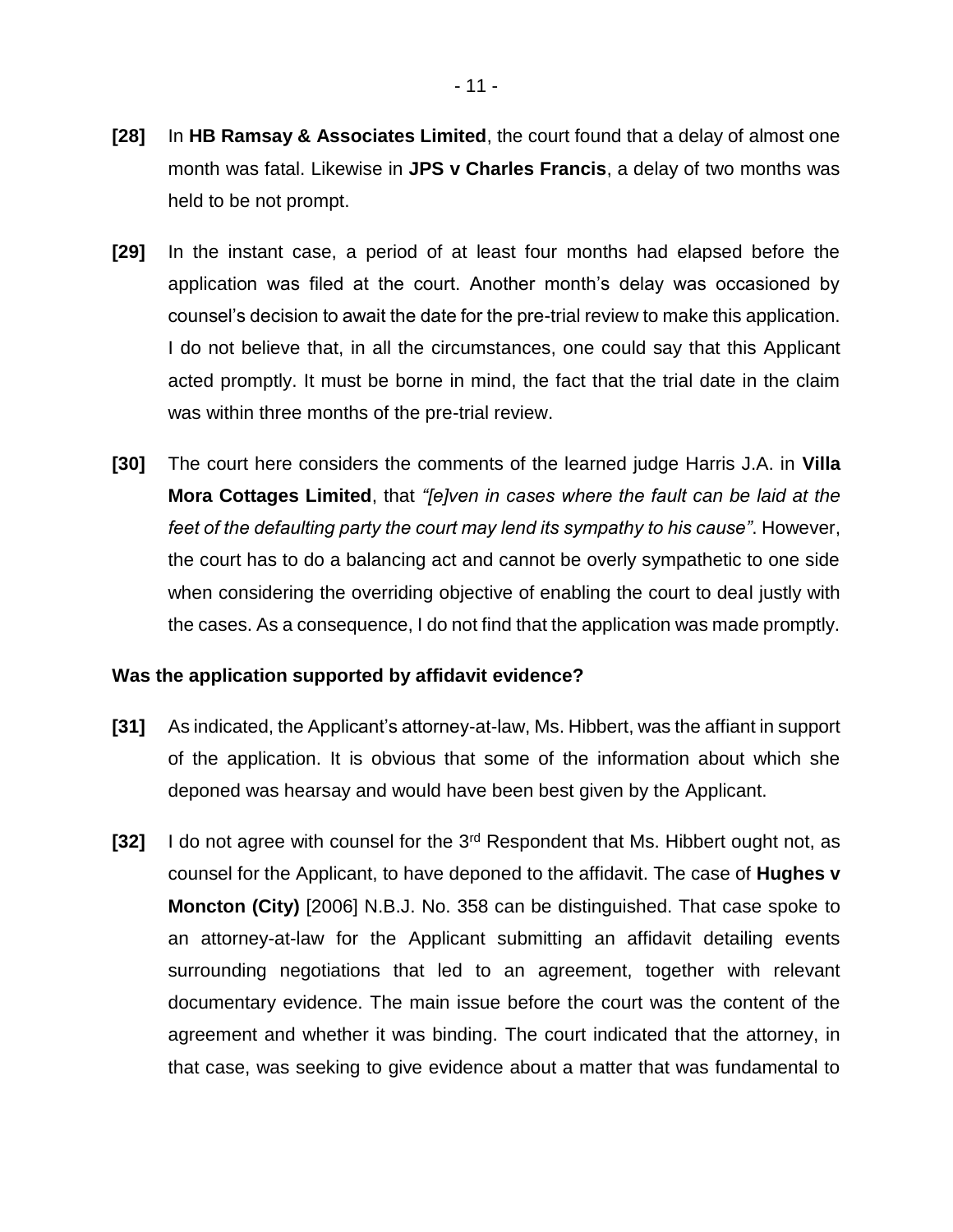the case. The court ordered that the attorney's name be removed from the record for the Applicant and that they find and instruct a replacement counsel.

**[33]** The issue that Ms. Hibbert was speaking to in her affidavit is not one which could be considered as being contentious and is not one that is fundamental to the claim that is before this court. There are many authorities in which the attorneys-at-law for the litigants have deponed to affidavits and our courts have not frowned on the practice. An example of this is in **Villa Mora Cottages Limited v Monica Cummings and Adele Shtern**, in which counsel, Mr. Frater gave evidence of the reasons for the failure to comply with the court order and was able to show his contribution to the non-compliance. The Court of Appeal found his explanation plausible and accepted it. I would therefore accept that the application was properly supported by the affidavit evidence of counsel, Ms. Hibbert.

# **Was the Applicant's failure to comply intentional and is there a good explanation for the non-compliance?**

- **[34]** McDonald-Bishop JA in **The Commissioner of Lands v Homeway Foods Limited and another** [2016] JMCA Civ 21 indicated at paragraph [87] that "the intention of the [Applicant] must be viewed against the background of the explanation given for not complying".
- **[35]** Counsel has given a variety of explanations for the Applicant's failure to comply. The misplacement of the Applicant's telephone and his inability to travel to the post office, was information within the knowledge of the Applicant. Even if that was the situation, one would have expected the Applicant's counsel to ensure that he provided an affidavit in support of the application. Certainly, the Applicant could have gone to the post office to check his mail or have someone visit on his behalf. Moreover, the Applicant had two years from the date of the CMC order within which to seek to comply with that order, and yet he failed to do so.
- **[36]** I find that the affidavit is destitute of essential details that ought to have been provided by the Applicant himself. Counsel, Ms. Hibbert, was unable to speak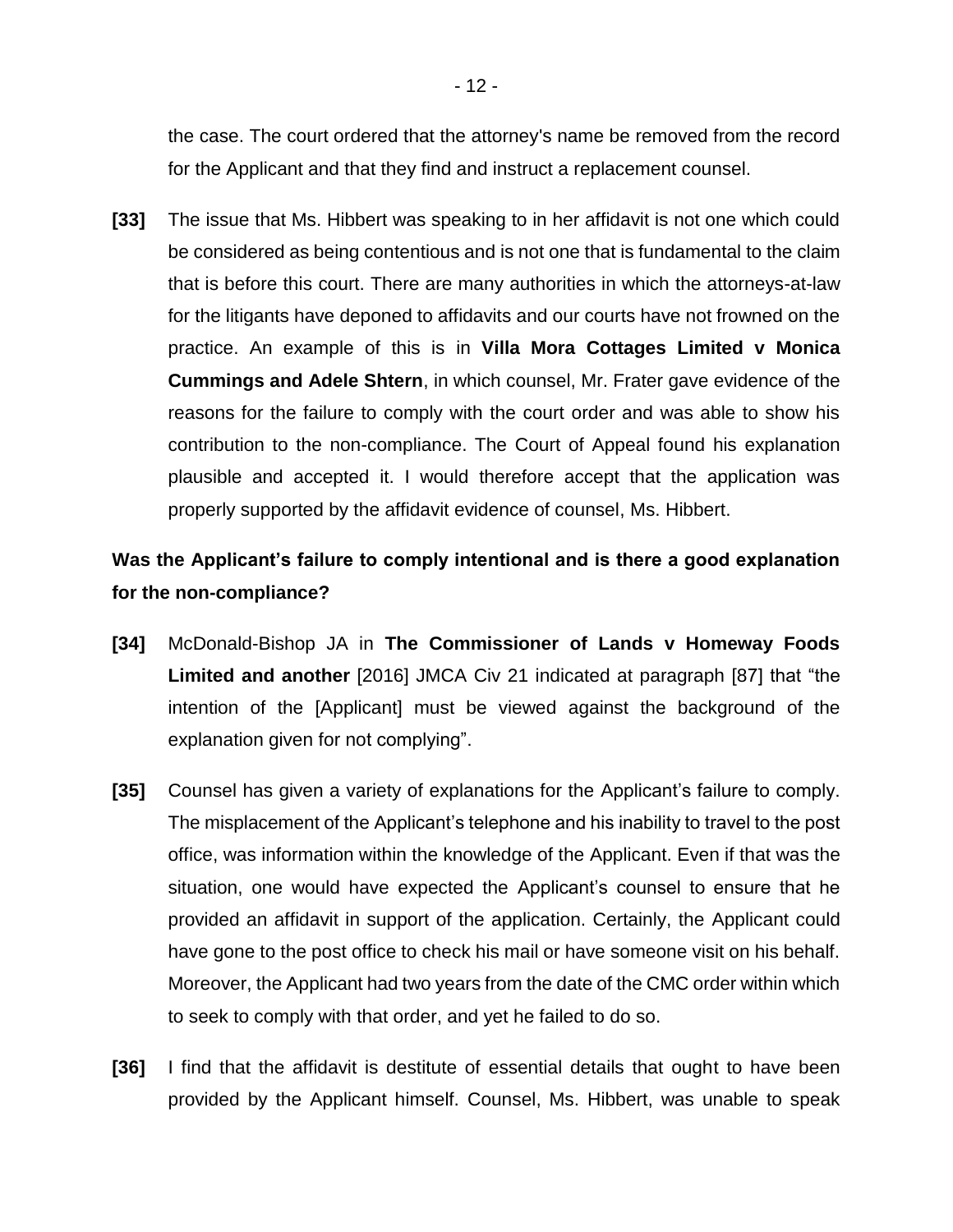directly as to what efforts, if any, her client had made and what specific date he had tried to contact her offices. There was no evidence given in support of the application that letters had been posted to the Applicant by his attorney. There was no specific date given as to when the Applicant first made contact with the office and was informed that his witness statement was needed. The court was not given any specific time during which the firm sought to make contact with the Applicant. The information outlined in Miss Hibbert's affidavit was scarce and stated in very general terms.

- **[37]** It would also have been helpful if the Applicant, himself, had sworn to an affidavit offering some explanation, if any, as to why he did not make contact with his attorney. The affidavit of his attorney is insufficient in that regard. His counsel ought to have made the effort to obtain an affidavit from him, in recognition of the importance of the situation.
- **[38]** The pandemic is a recent event that began affecting Jamaica in March 2020. No evidence was given as to the circumstances that prevailed in the period before the pandemic, that would have precluded efforts being made to contact the Applicant or vice versa.
- **[39]** In this age where cellular telephones are in such great abundance, the court finds it hard to appreciate that the Applicant could not get a telephone call from a friend or neighbour to communicate with his attorney. He also ought not to be able to rely on his disability as a reason for not contacting his counsel as one would assume that the first time he contacted his counsel, he would have been suffering from the same disability. The Applicant should have made reasonable efforts to communicate with his counsel.
- **[40]** In all the circumstances, the arguments posited by counsel for the 3<sup>rd</sup> Respondent on this issue find favour with the court. I do not find that the Applicant's explanations for his failure to comply were good ones. The explanation given by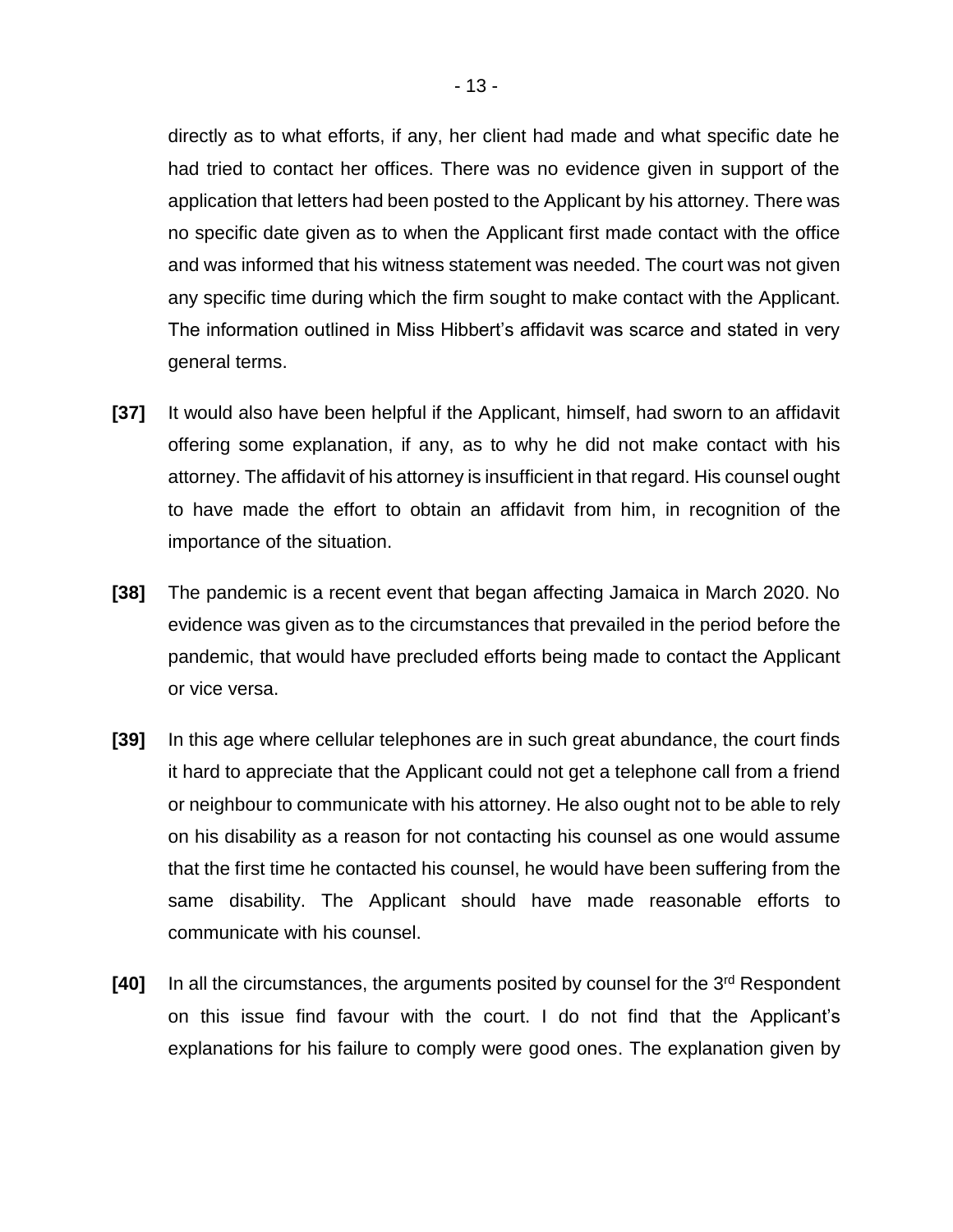the Applicant is found to be unreasonable and leads to the irresistible finding that his failure to comply was intentional.

# **Has the Applicant generally complied with all other relevant rules, practice directions and orders?**

- **[41]** There seems to be tardiness by the Applicant in complying with the court orders. Indeed, the Applicant has admitted that he has complied with all except one order made at the CMC hearing. That is not so. Counsel for the 3<sup>rd</sup> Respondent was correct in that the Applicant has only fully complied with one CMC order. Litigants and their counsel need to appreciate that in trying to achieve the overriding objective of the CPR, the orders made by the court must be obeyed unless counsel and their clients can demonstrate that their non-compliance falls within the exception as provided by those same rules.
- **[42]** In **National Workers Union v Shirley Cooper** [2020] JMCA Civ 62, Brooks JA at paragraph [1] emphasised this warning to litigants that "orders of the court are to be obeyed and failure to abide by that principle will be costly". Dunbar-Green JA (Ag) cited with approval **Norma McNaughty v Clifton Wright and others** (unreported) Court of Appeal, Jamaica, Supreme Court Civil Appeal No 20/2005, judgment delivered on May 25, 2005, at page 2 in which Smith J.A. opined:

*"... I am constrained to repeat what the Court of Appeal has said ad nauseam, namely that orders or requirements as to time are made to be complied with and are not to be lightly ignored. No court should be astute to find excuses for such failure since obedience to the orders of the court and compliance with the rules of the court are the foundation for achieving the overriding objective of enabling the court to deal with cases justly."*

**[43]** By virtue of counsel's admission, I am led to believe that there had not been general compliance with the court orders.

## **Further considerations pursuant to rule 26.8(3) of the CPR?**

**[44]** Despite failing in the various areas considered above, the court ought to go on to consider other requirements in rule 26.8(3) of the CPR in order to make a final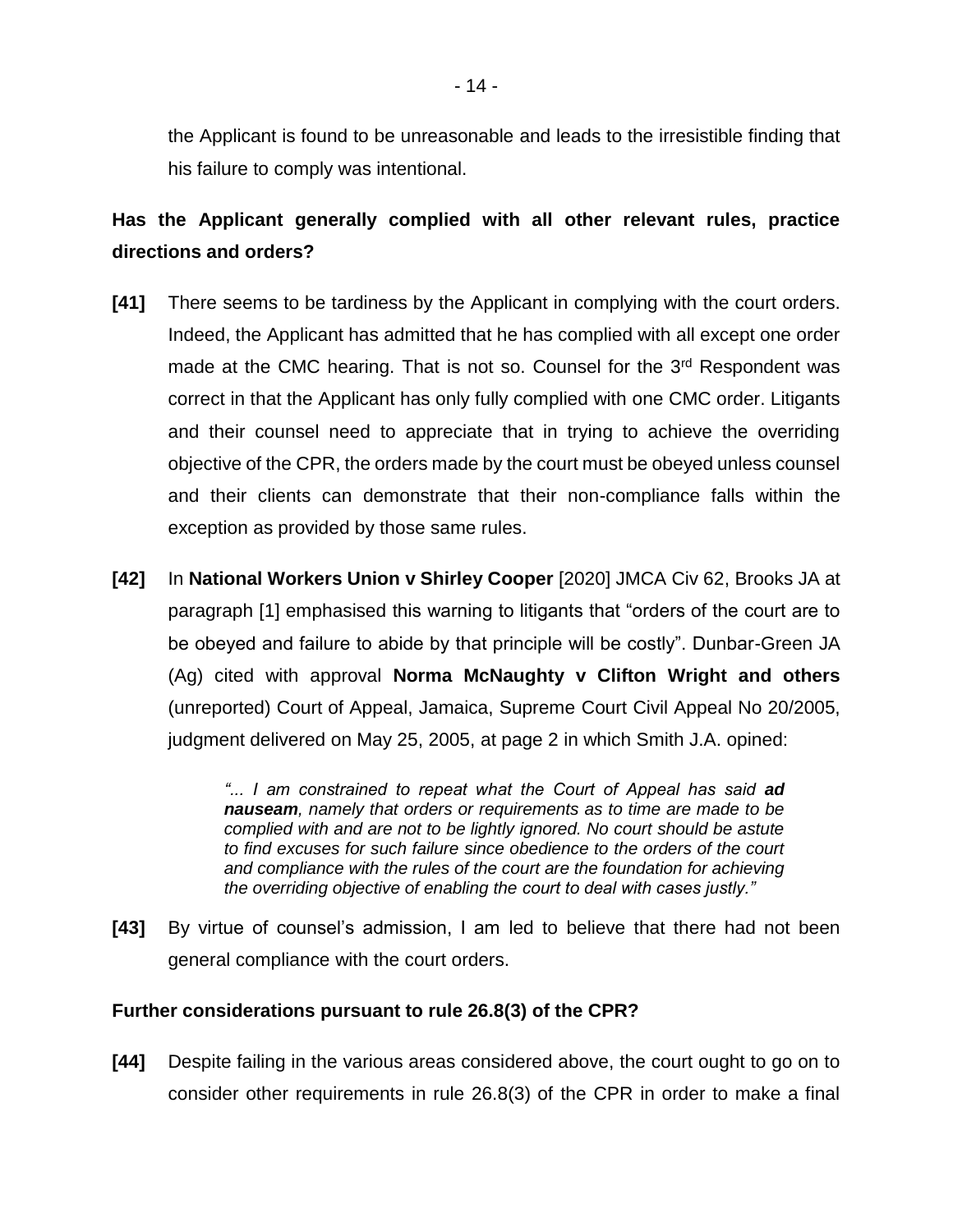decision as to whether to grant the extension of time to comply with the CMC orders.

- **[45]** It was emphasized that the Applicant's leg was amputated below the knee as a result of the accident caused by the negligence of the Respondents. If his application is denied, he would have no recourse as by now his claim has been statute-barred. I bear in mind too, that the failure to comply was due to the Applicant and partly his counsel who should have filed a witness statement. Counsel for the Applicant has submitted that the witness statement can be filed as soon as the court will allow. I also note that the 1<sup>st</sup> Respondent has no objection to the application. The Applicant has also expressed a willingness to compensate the Respondents if costs are awarded to them. I, therefore, find that more prejudice would be done to the Applicant than the Respondents if the application was denied.
- **[46]** I believe that the trial dates may not have to be vacated for the Applicant to comply with the CMC orders. I note also that the 1<sup>st</sup> Respondent has not complied with all the CMC orders.
- **[47]** I must also consider whether there is any merit in the Applicant's claim and the interests of the administration of justice. By virtue of **Villa Mora Cottages Limited**, the learned Harris JA opined at page 10 that:

*"On the one hand, the appellants were clearly in breach of the Case Management Orders, the consequence of which was the striking out of the defence…. However, on the other hand, the defence advanced by the appellants is not without merit,…"*

She continued:

*"The function of the Court is to do justice. … It is … the function and duty of a judge to see that justice is done as far as may be according to the merits per Wooding C.J. in Baptiste v Supersad [1967] 12 W.I.R. 140 at 144."*

She further added that:

*"In its dispensation of justice, the Court must engage in a balancing exercise to seek to do what was just and reasonable in the circumstances*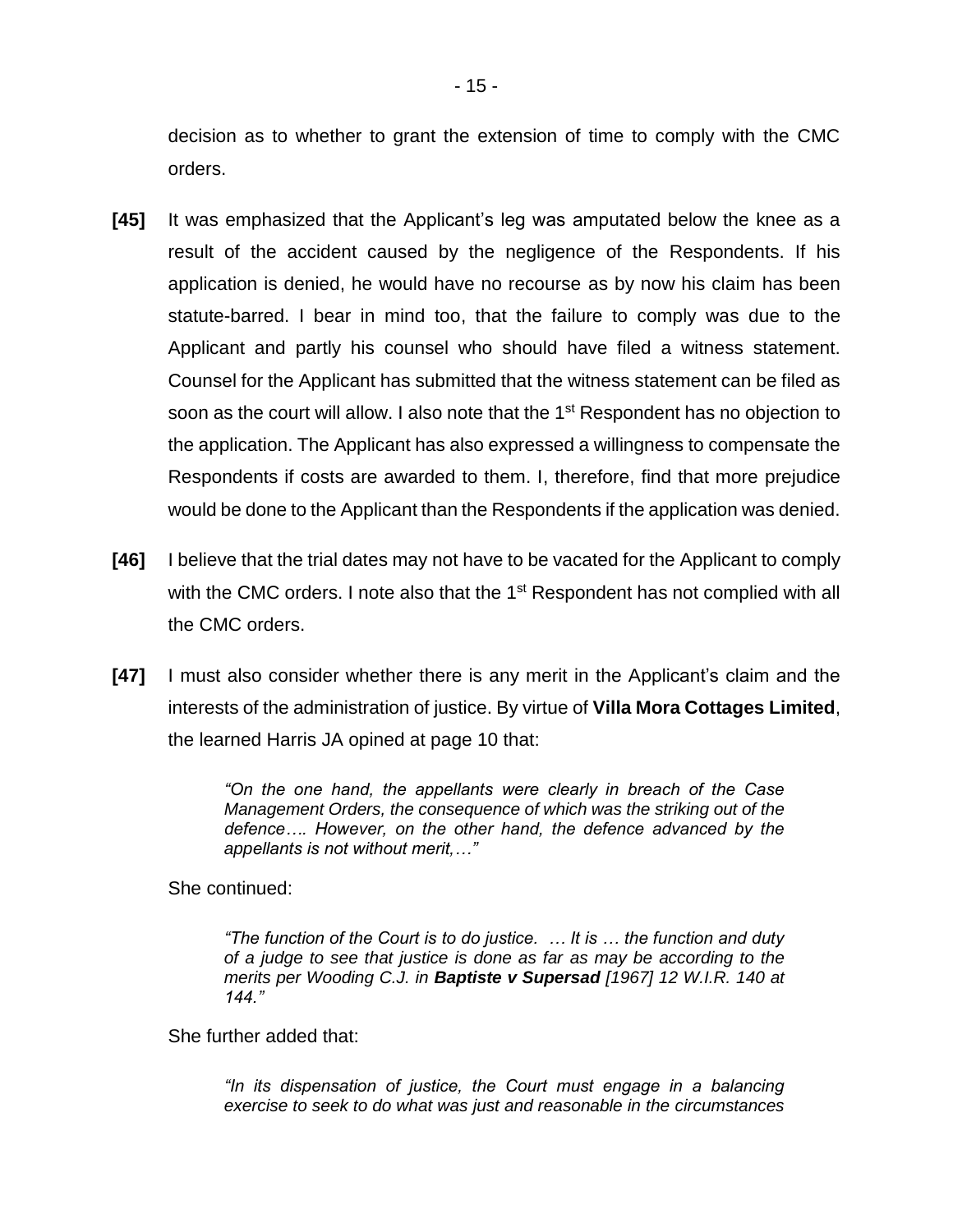*of each case, in accordance with Rule 1 of the CPR. A court, in the performance of such exercise, may rectify any mischief created by noncompliance with any of its rules or order."*

**[48]** In **Morris Astley**, at paragraph [31], Morrison JA (as he then was) provided support for a similar position to be taken when he declared that:

> *"... The core principle of the CPR is that the court "must seek to give effect to the overriding objective when interpreting these rules or exercising any powers under these rules" (rule 1.2). As Mr Stuart Sime observes in his work, 'A Practical Approach to Civil Procedure' (10th edn, para. 3.28), '[s]hutting a litigant out through a technical breach of the rules will not often be consistent with... [this objective], because the primary purpose of the civil courts is to decide cases on their merits'...."*

**[49]** I accept that the Applicant has an arguable claim on the merits. Additionally, the risk of prejudice to the Applicant if the application is not granted is far greater than that which would affect the Respondents, especially since the  $1<sup>st</sup>$  Respondent is not fully compliant with the CMC orders. Accordingly, I find that it is more just to grant the application being sought.

## **Conclusion**

**[50]** I find that the reasons advanced by the Applicant for not filing the witness statement within the time ordered are not acceptable. He has also failed to comply, generally with other CMC orders. However, I believe that the interest of justice supports the granting of the extension of time. In the circumstances, an award of costs to the 3<sup>rd</sup> Respondent would also be appropriate.

#### **ORDER**

- 1. Orders granted in terms of paragraphs 1, 2, 3, and 4 of the notice of application for court orders filed on October 21, 2020.
- 2. The time for compliance with all CMC orders is extended until January 15, 2021.